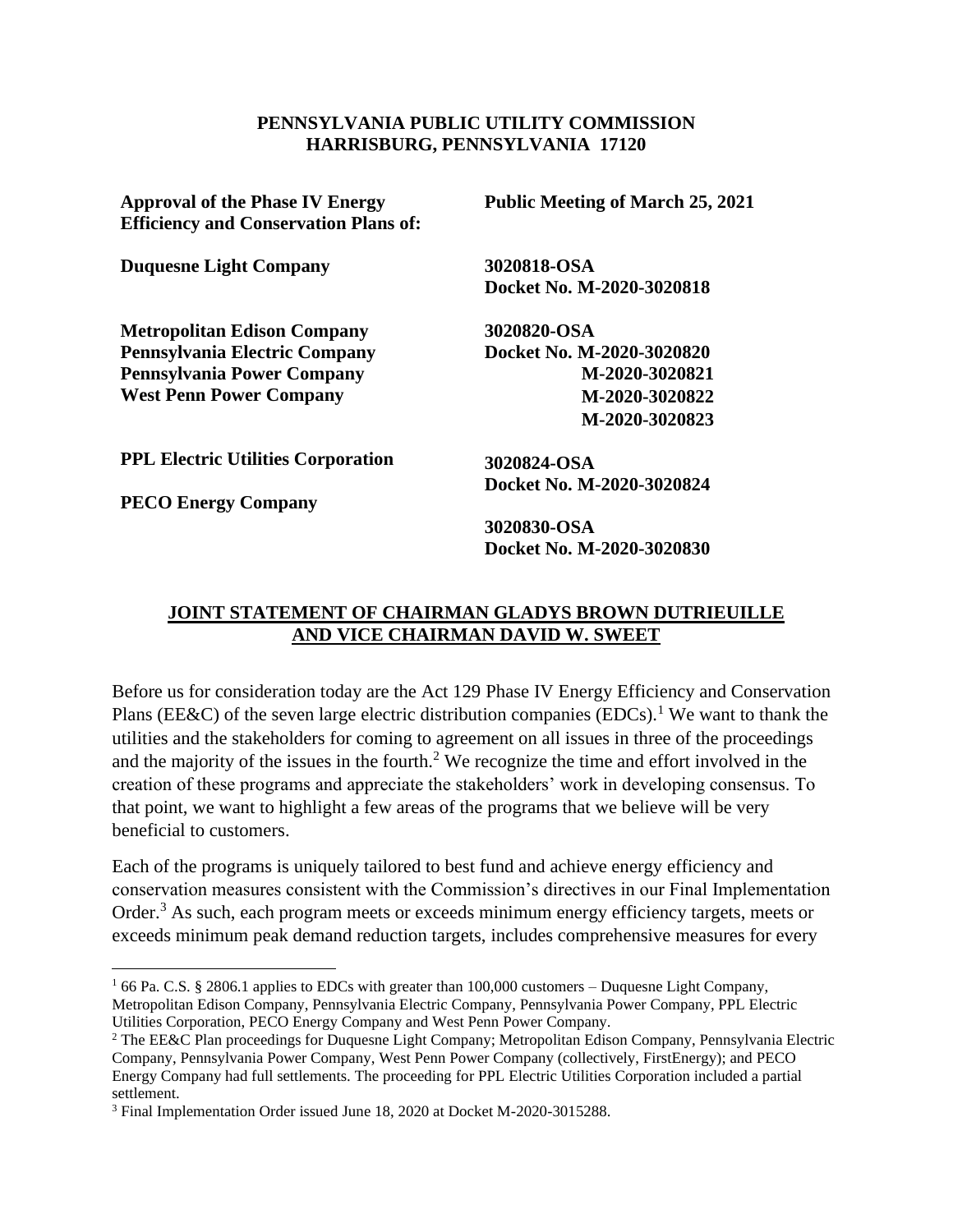customer class, provides targeted low-income program investment, and ultimately achieves a Total Resource Cost Test result in excess of 1.0. For such reasons, each of the Act 129 programs in front of us today warrants approval. We wish to take the time to highlight some of the advancements in these Phase IV plans, with a specific focus on the low-income programs being deliberated today.

In the Duquesne proceeding, stakeholders agreed that funds for low-income programs should be rearranged to focus more on appliances, space cooling and heating and building shell measures.<sup>4</sup> Additionally, Duquesne will work to track data on those projects and will work with stakeholders to increase coordination with community-based organizations (CBOs).<sup>5</sup> Many of our programs targeted to low-income customers have shown that HVAC issues are prevalent and may hinder customers' ability to conserve energy and reduce bills. Additionally, they can lead to safety issues, such as overuse of hazardous space heating measures. By providing a greater focus on heating and cooling, we believe Duquesne's program will help to address some of these concerns and, with the help of CBOs, can provide more targeted outreach to those in need.

Similarly, in the FirstEnergy proceeding, stakeholders have agreed to programmatic changes similar to those referenced with Duquesne – primarily, a refocusing of low-income program budgets on HVAC, building shell and water heating measures instead of behavioral and smaller savings initiatives.<sup>6</sup> FirstEnergy will also provide installation of up to 75 heat pump water heaters and/or ductless mini-split heat pumps annually to the low-income sector, at no upfront cost to the customer.<sup>7</sup> Again, we believe these changes will support safety and energy conservation in residences with the most dire need. Further, these changes may support a customer's application for additional benefits through other utility programs like the Low-Income Usage Reduction Program (LIURP).

In a similar vein, PECO and its stakeholders have agreed to an approximately \$500,000 health and safety pilot program to assess whether addressing health and safety barriers in incomeeligible homes would allow PECO to provide increased efficiency measures.<sup>8</sup> PECO has also agreed to spend up to a total of \$1.5 million on residential and non-residential pilot programs regarding the use of various incentives to pursue more comprehensive measures and projects that span multiple end-uses.<sup>9</sup> By pursuing these pilot programs through the research and development-related provisions of Act  $129$ ,  $^{10}$  PECO will be able to work with stakeholders to develop initiatives that address multiples issues at once, creating more all-encompassing programs as the Act 129 requirements continue onward. We believe both residential and nonresidential customers will be more interested in, and open to, programs that help address several concerns at one time, limiting both the outlay of money directly by those customers and potentially limiting the need for multiple visits to a residence or business to address these issues.

<sup>4</sup> *See* Duquesne Settlement ¶ 31.

<sup>5</sup> *Id.* at ¶ 32.

<sup>6</sup> *See* FirstEnergy Settlement ¶ 29.

 $^{7}$  *Id.* at ¶ 32.

<sup>8</sup> *See* PECO Settlement ¶ 17.

<sup>9</sup> *Id.* at ¶¶ 10-14.

<sup>10</sup> 66 Pa. C.S. § 2806(b)(iii).